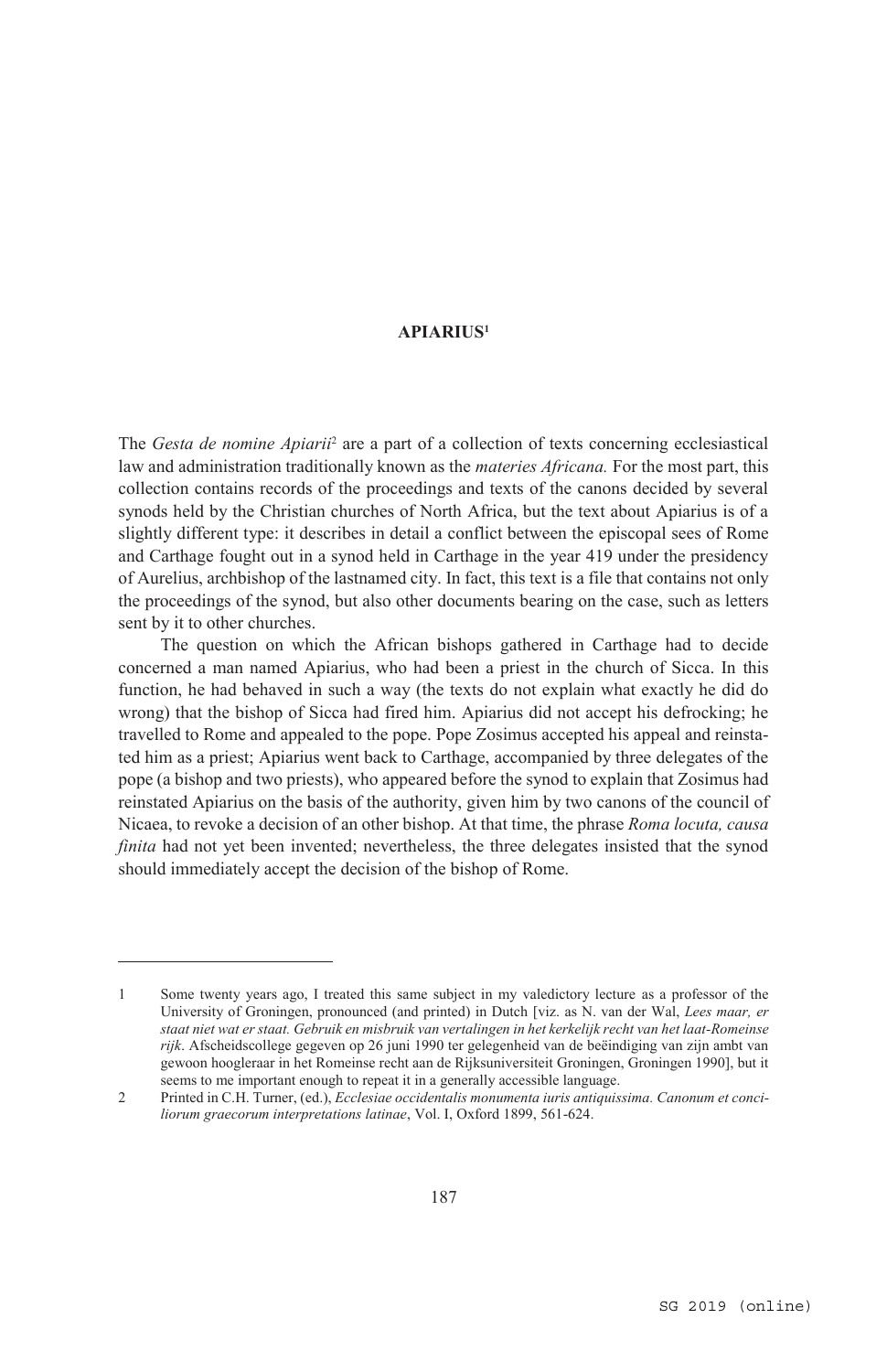However, the African bishops assembled at Carthage did not obey the pope's injunction. They consulted the text of the canons of Nicaea and found (the usual) twenty canons, numbered from one to twenty; but none of these twenty corresponded to the two Latin texts quoted by the pope.

To explain this fact, we have to go back in the history of early canon law. Three of the four great oecumenical synods held in Nicaea (325), Constantinople (381), Ephesus (431) and Chalcedon (451) respectively – that all of them took place in the East – published canons (the council of Ephesus did not). But a number of early local synods had also formulated rules of canon law that were generally accepted in the Eastern part of the Empire. These canons were put together and numbered through from beginning to end in the order Nicaea, Ancyra, Neocaesarea, Gangra, Antioch, Laodicea, Constantinople, Chalcedon. This collection served as a general code of law for the Greek church. In the sixth century, it was replaced by collections that combined secular and ecclesiastical rules arranged systematically, which were easier to consult: the *Nomocanon 50 titulorum* and the *Nomocanon 14 titulorum*. Probably, that is why no copy of the original Greek text has survived. Nevertheless, its existence can be proved<sup>3</sup> in a number of ways. For example, one of the bishops present at the synod of Chalcedon required the canons "number 95 and 96", both prescribing that a bishop should not be transferred from one city to an other, to be read. As this prohibition is found in canons 16 and 17 of the synod of Antioch, the text to be used must have been a collection of canons with a continuous numbering. Moreover, the complete collection still exists in the form of a Syrian translation of the lost Greek text.

The two canons quoted by pope Zosimus reappear in a Latin collection of texts known as the "Prisca".<sup>4</sup> This collection is a translation of the same lost Greek text that was translated by the Syrians. Of course, Zosimus cannot have consulted this identical text ending with the canons of Chalcedon: he wrote his letter in 419 and the synod of Chalcedon took place in 451, so he must have used an earlier version. Anyway, the Latin translation of the canons of Nicaea occurring in the Prisca and containing these two canons is not only of a rather poor quality; the translator has also falsified his text in several places in order to increase the power of Rome in relation to the other episcopal sees. In most cases, he did this by

<sup>3</sup> For more details, see E. Schwartz, 'Die Kanonessammlungen der alten Reichskirche', *Zeitschrift der Savigny-Stiftung für Rechtsgeschichte, kanonistische Abteilung* 25 (1936), 1-114 (2-7) (repr. in: E. Schwartz, *Gesammelte Schriften,* Band 4, Berlin 1960, 159-275 (161-164)).

<sup>4</sup> The name is derived from the title of its first edition in Western Europe: *Prisca canonum editio latina*, in: G. Voelli / H. Justelli, *Bibliotheca iuris canonici veteris in duos tomos distributa, quorum unus canonum ecclesiasticorum codices antiquos, tum Graecos, tum Latinos complectitur, subiunctis vetustissimis eorundem Canonum Collectoribus Latinis; alter vero insigniores iuris canonici veteris Collectores Graecos exhibet*, Paris 1661, Vol. I, 275-304.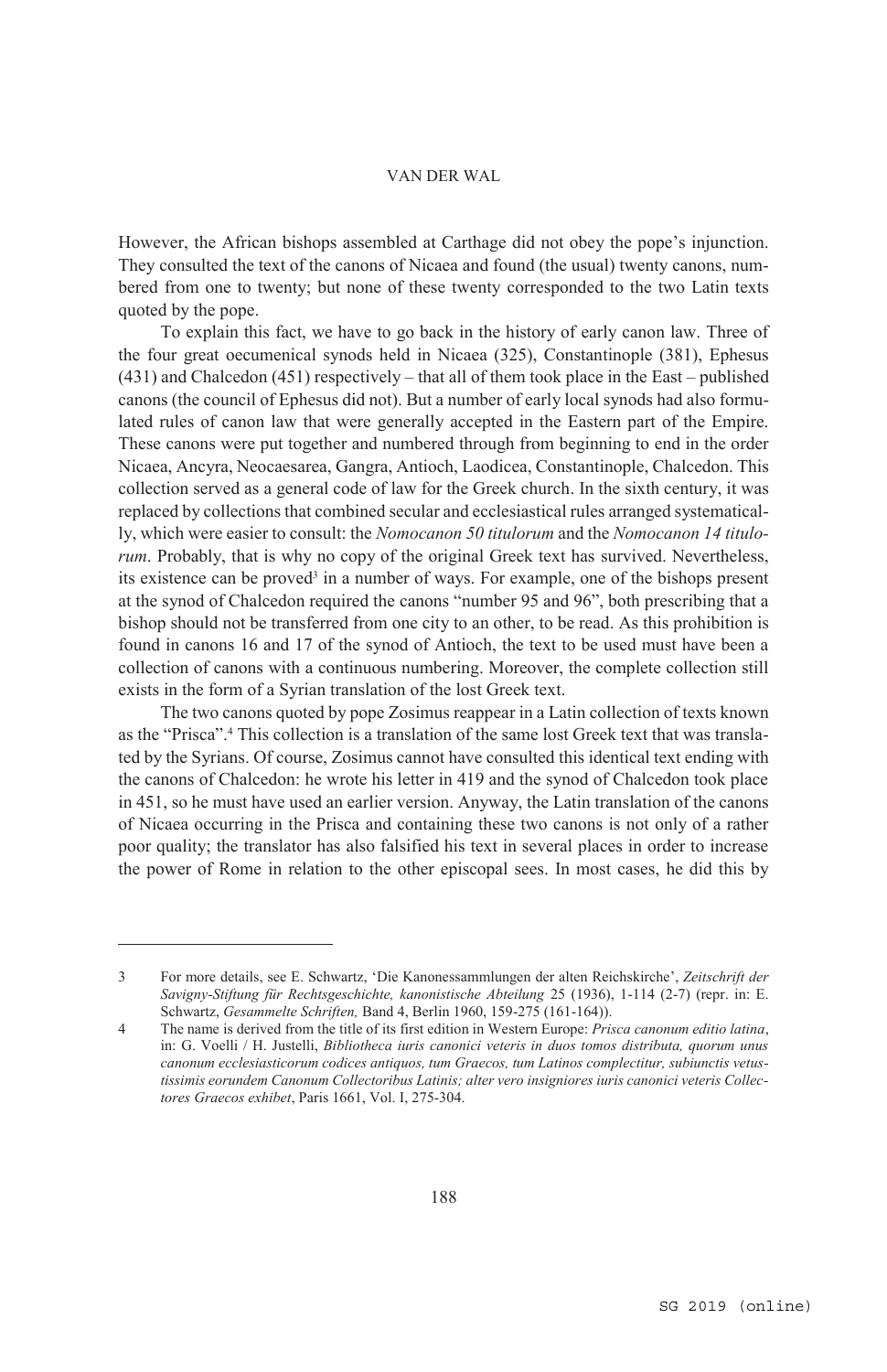changing the order of the words of the original text or by similar small changes, but the two canons quoted by pope Zosimus are part of a much more drastic intervention on his part. His version of the canons of Nicaea starts with a translation of the twenty genuine canons of the synod; after these, he adds a Latin translation of the canons (numbered by him as twenty-one and following) of a synod held in Sardica<sup>5</sup> (nowadays Sofia, the capital of Bulgaria) in 343, eighteen years after the synod of Nicaea.

One of these last canons prescribes that, when a conflict between two bishops cannot be settled amicably, the bishop of Rome is competent to give a final decision. Another one can be interpreted as saying that the pope can revoke the decision of another bishop, when the damaged party asks for it. These two canons were quoted in the letter from pope Zosimus that his three delegates brought to Carthage.

The reason why the forger attributed these canons to the synod of Nicaea is easy to understand. This synod was the first of the four great general councils of the church; its decisions had a far greater authority than those of the less important synod of Sardica. Besides, the proceedings of this council have a rather curious history. It had been convoked to put an end to a conflict between bishops of the Eastern and the Western part of the Empire, but the opposing parties could not be reconciled. When two bishops who had been deposed – wrongfully, according to the Western bishops – were nevertheless admitted to the gathering and given the right to participate in the discussion about the validity of their own expulsion, the Eastern bishops left the gathering. They retired to their own part of the Empire – Sardica was situated in the *pars Occidentis,* but quite near the border between the two *partes* – and started a synod of their own. The Western bishops remaining in Sardica considered themselves to be the genuine synod of Sardica and formulated a number of canons. It is hardly surprising that these canons were not generally accepted as valid in the Eastern part of the Empire.

As for the African bishops assembled in Carthage, they refused to obey the order of the pope, but they did not simply conclude that the two disputed canons must be fakes. Instead of that, the synod decided to leave the pope's decision standing for the present and to wait for the results of an examination of the authenticity of the two canons. A letter explaining this decision was sent to pope Zosimus. When it arrived in Rome, Zosimus had died; his successor Bonifatius wrote to the three delegates (who had stayed in Carthage) ordering them to continue the negotiations. On 25 May 419, the synod decided that its president, archbishop Aurelius of Carthage, should write letters to his three colleagues, the

<sup>5</sup> The original Greek text of these canons can be found in Turner, *Ecclesiae occidentalis monumenta* (note 2 above), 488-531. Turner still adhered to the traditional belief that this text was a translation of the supposed Latin original; in 1931, Schwartz proved that the Greek text is the original one and the Latin version its translation; see E. Schwartz, 'Der griechische Text der Kanones von Serdica', *Zeitschrift für die neutestamentliche Wissenschaft* 30/1 (1931), 1-35.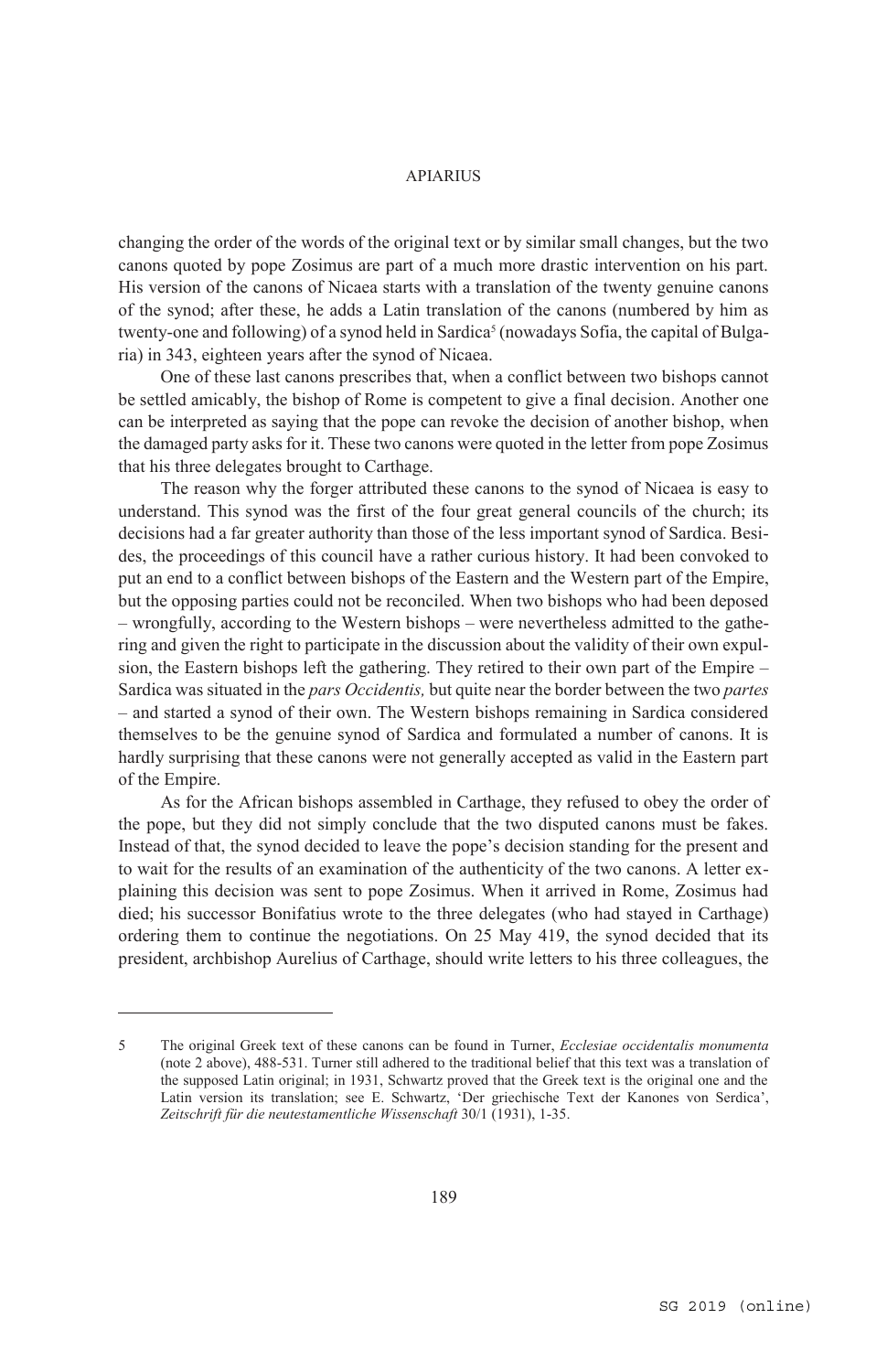patriarchs of Constantinople, Antioch and Alexandria, and ask them to send copies of the text of the canons of Nicaea in use in their churches. The delegates of the pope protested vehemently against this decision, but their protests went unheeded.

The *Gesta de nomine Apiarii* show that copies of the current text of the canons of Nicaea arrived indeed from Constantinople and Alexandria in Carthage. There is no word about the bishop of Antioch, but I think we may assume he also sent a copy: the file on Apiarius' case transmitted to us is very extensive, but it is certainly<sup>6</sup> not complete. Anyway, the bishops could conclude that the canons quoted by the pope in support of his decision were not canons of Nicaea: the versions sent by Constantinople and Alexandria contained the same twenty canons as the text used in Carthage.

As for Apiarius, he was reinstated, with the consent of his former bishop, as a priest in another African city. However, in this new function he misbehaved again in such a way that his new bishop defrocked him again. Apiarius must have been a very stubborn – and a relatively rich – man, for he travelled again to Rome, where he succeeded in persuading pope Caelestinus – Bonifatius had also died in the meantime – to reinstate him yet again as a priest. At his return in Carthage, he was summoned before the synod and interrogated. At first, he denied all accusations and protested that he had never done anything wrong; but at last, after a prolonged interrogation, he burst into tears and confessed all his crimes.

After this, the last item in the file about Apiarius is the text of a letter<sup>7</sup> addressed by archbishop Aurelius to pope Caelestinus. In this letter, Aurelius gives a short description of the course of events concerning Apiarius and concludes with an urgent request to the see of Rome not to meddle again in the internal affairs of the African church.

In this battle between two important prelates of the Church, several things may surprise a modern reader used to the situation in the Roman Catholic church of our days. First of all, the manner in which the matter was treated by the synod shows that the African bishops clearly did not see the pope as a superior of the archbishop of Carthage. The same spirit is shown in the letter at the end of the file, where Aurelius shows no trace of subservience, but gives a sharp rebuke talking like one bishop to another. Twice (in this letter and in an earlier letter<sup>8</sup> sent to pope Bonifatius) he even uses the very strong term *tyfus*<sup>9</sup> to describe the steps

<sup>6</sup> The text transmitted to us is probably the shortened file of he case sent to pope Bonifatius; see Schwartz, 'Die Kanonessammlungen' (note 3 above), 58 note 1 (= 218 note 1).

<sup>7</sup> Turner, *Ecclesiae occidentalis monumenta* (note 2 above), 614-622.

<sup>8</sup> Turner, *Ecclesiae occidentalis monumenta* (note 2 above), 596-608.

<sup>9</sup> Turner, *Ecclesiae occidentalis monumenta* (note 2 above), 605 l. 161: *(... credimus ... quod ...) non sumus iam istum tyfum passuri* and 621 l. 147: *ne fumosum tyfum saeculi in ecclesiae Christi lucem (...*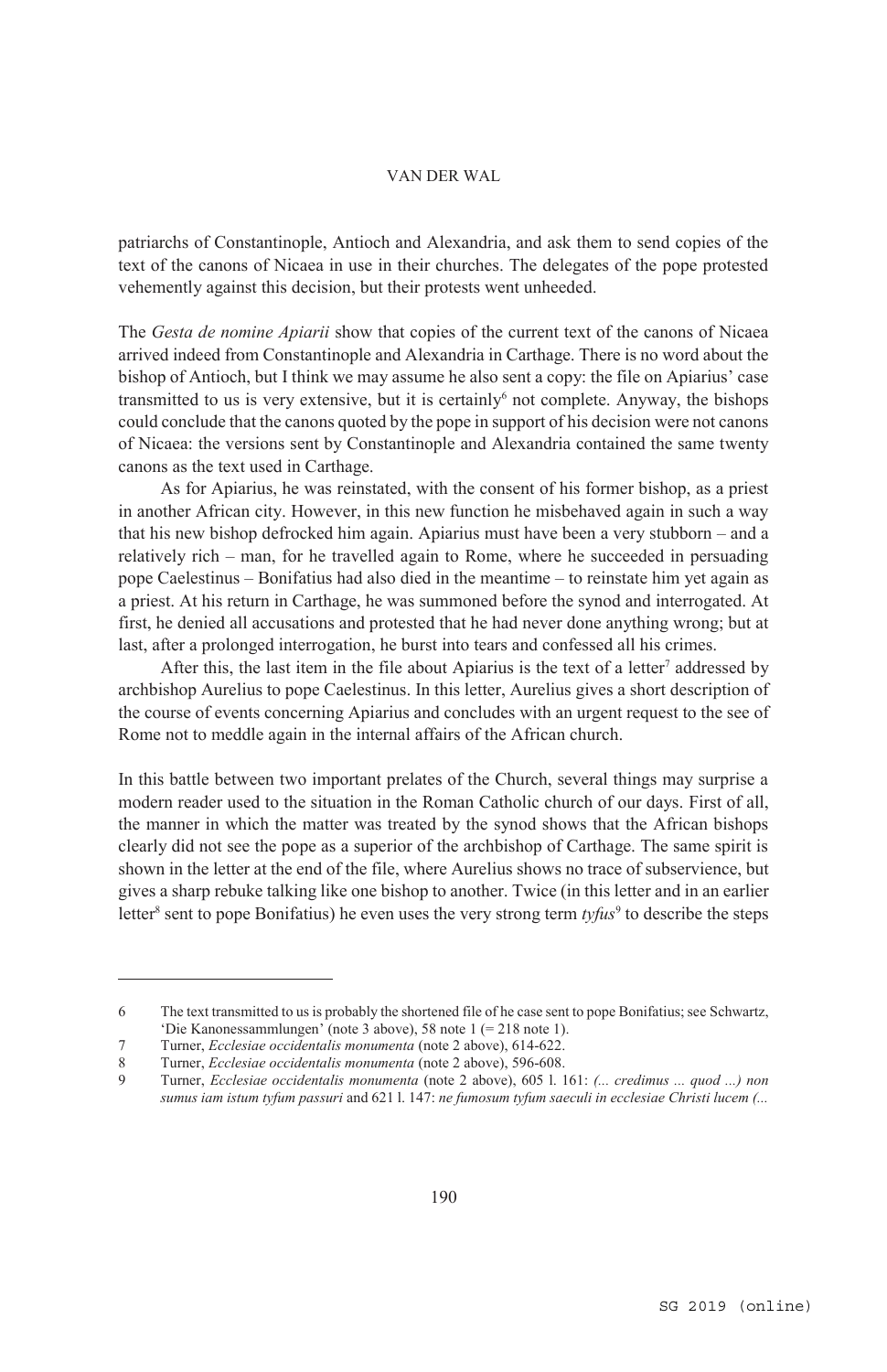taken by Rome in the affair. This way of seeing things appears even more clearly in the style in which the protagonists are mentioned in the description of the discussions of the synod. The title of "pope" is reserved for the president, who is constantly referred to as *papa Aurelius*: he is never called *Aurelius episcopus Carthaginis*. On the other hand, the three successive popes never get the title *papa*: they are called *Zosimus episcopus Romae, Bonifatius episcopus Romae* and *Caelestinus episcopus Romae.* Apparently, the North African Christians reserved the form of address "father" for their own archbishop. The phenomenon is not unique: in this time, the patriarch of Alexandria was also addressed in this way by the people of Egypt.

In fact, the pope was already accepted as the highest authority in the church by most people of the Latin speaking West, where Rome was still considered as the capital of the civilized world. In the East, however, and certainly after the Empire had been divided and Constantinople had become a capital city as important as Rome, most people adhered to the idea of the five "patriarchates". In this view, the bishops of the capitals of the provinces (μητροπόλεις), the μητροπολίται, were higher in rank than those of the other cities;<sup>10</sup> in their turn, ranking above the μητροπολίται were the five so-called "patriarchs", i.e. the bishops of Rome, Constantinople, Alexandria, Antioch and Jerusalem. This meant, in the eyes of most people, that the pope was the first and the most prominent of all bishops (and the patriarch of Constantinople the second in rank), but that was only a matter of protocol; it did not mean, in their view, that he had any authority over or above the other bishops.

The way in which the conflict about Apiarius is treated by the Carthaginian synod shows another difference, not between East and West, but between Italy and North Africa, a difference that a modern observer – or rather that I – would not have expected. The reaction of the two parties to the appearance of two dubious canons is completely different. The Italians simply conclude that the highest authority in the church, the bishop of Rome, has pronounced his final decision and that's an end to the matter. But the North Africans consider the question in the same way as modern scholars would have done: here we have two canons of Nicaea from the text used in Rome that cannot be found in the copy of the text used in Carthage, so let us examine the problem and find out how this can be. Consequently, messengers were dispatched to the other three great centres of the church to fetch

*videamur inducere)*. This Greek term is very rare in Latin (but quite usual in patristic Greek); clearly it is meant in the same metaphorical sense as the original τῦφος: arrogance. In the letter addressed to Caelestinus, Aurelius even strengthens his disapproval by writing *fumosum tyfum* (allusion to the literal sense of τῦφος: smoke).

<sup>10</sup> In the Eastern part of the Empire, the episcopal organisation coincided nearly completely with the administrative organisation of the State: every city had its own bishop and every province its own metropolitan bishop residing in the capital.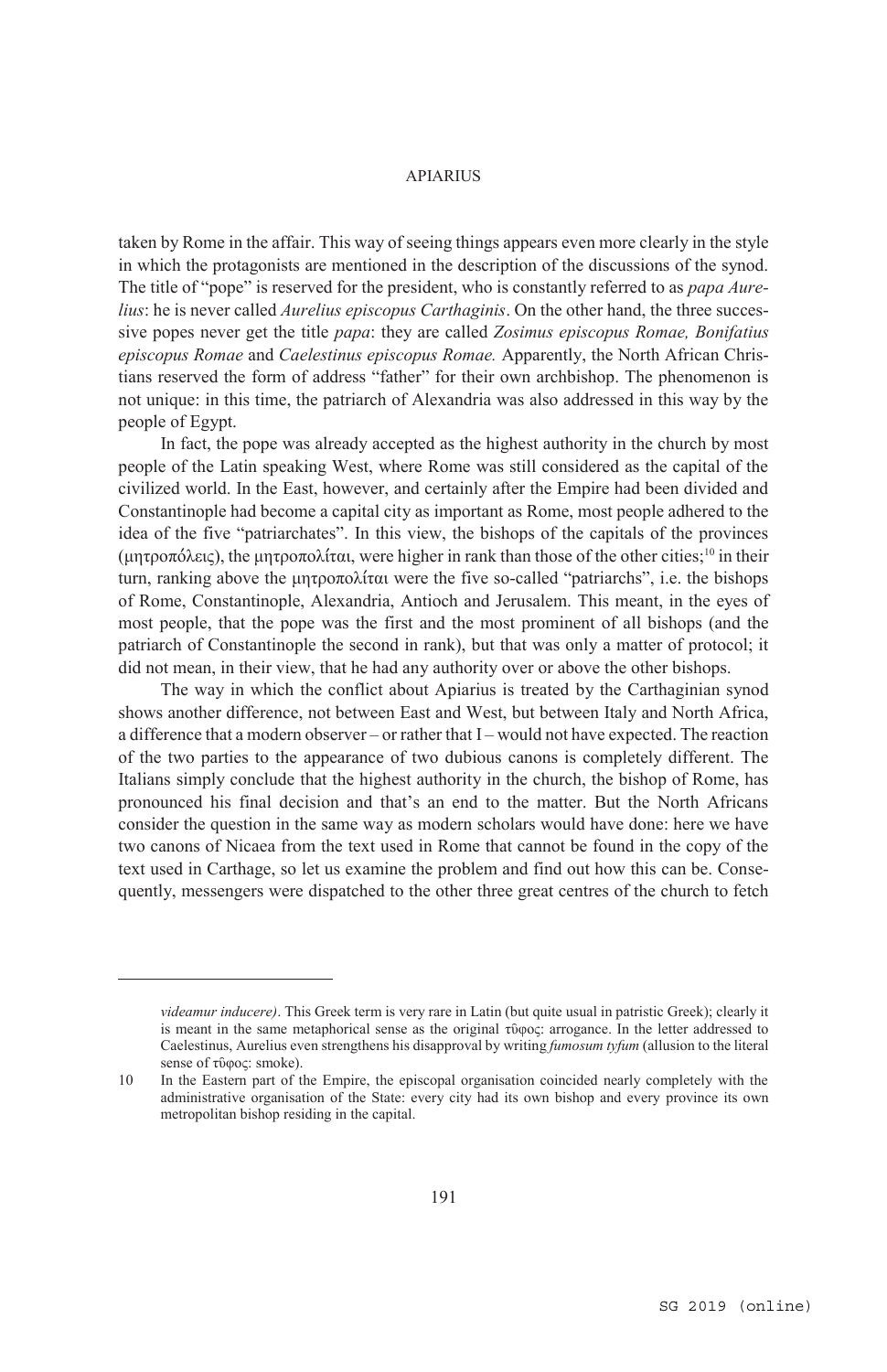copies of the text of the Nicaean canons and to see if they were the same as the version present in the archives of the church of Carthage.

One gets the impression that the church of Carthage disposed of well-ordered archives, where the text of the canons was easy to find. Besides, comparing original Greek texts with Latin translations of Greek originals seems to have been no problem: there must have been a sufficient number of clerics who could read Greek as easily as Latin. In Rome, on the other hand, three successive popes accepted unhesitatingly two Latin texts presented as translations of canons of the synod of Nicaea. I take it – though I cannot prove it – that they did this in good faith and with no suspicion that the texts were faked. If that is the case, their legal advisers must have presented them with those two separate texts, for a reader seeing the complete text of the translation of the canons of Nicaea used in Rome would have noticed that there was something wrong. As a matter of fact, the first twenty genuine canons of Nicaea simply state the rules that should be observed in a relatively short form, much like the paragraphs of a modern legal code, but the canons of Sardica attached after them as numbers twentyone and following are written in a completely different style. Each canon gives a detailed report of the proceedings: first, one bishop proposes a new rule, then others comment on it or propose changes of details and at the end the definitive form of the rule is accepted by acclamation. Of course, this difference in style was just as visible in the Latin translation as in the original Greek texts. One would think that everyone reading these socalled canons of Nicaea as a whole must have seen that they consist of two different types of text put together. One can hardly believe that the legal advisers who presented these two canons to Zosimus were too obtuse to recognise the fake, but anyway it seems that they could use those texts without any risk that the deception would be discovered. So one may conclude that, whereas in North Africa, or at least in the province *Africa proconsularis* with its capital Carthage, there were quite a lot of people capable of understanding Greek as well as Latin, in Italy the number of those who could read or speak Greek must have been very small.

However that may be, the bad quality and the unreliability of the translations contained in the Prisca (and the resounding defeat in the conflict about Apiarius) did not stop its use by the episcopal see of Rome. In 451, Paschasinus, the legate of the pope present at the synod of Chalcedon, quoted the falsified version of the sixth canon of Nicaea<sup>11</sup> from this

<sup>11</sup> This canon mentions the privileges (πρεσβεῖα) of the church of Alexandria and adds "the church of Rome also has its privileges". The Latin text puts Rome in the first place and Alexandria in the second and it starts with the words *Ecclesia Romana semper habuit primatus* that do not occur at this place in the original Greek text. Moreover, the text quoted by Paschasinus has the singular *primatum* instead of the original plural form *primatus* (= τὰ πρεσβεῖα), which suggests a completely different meaning (as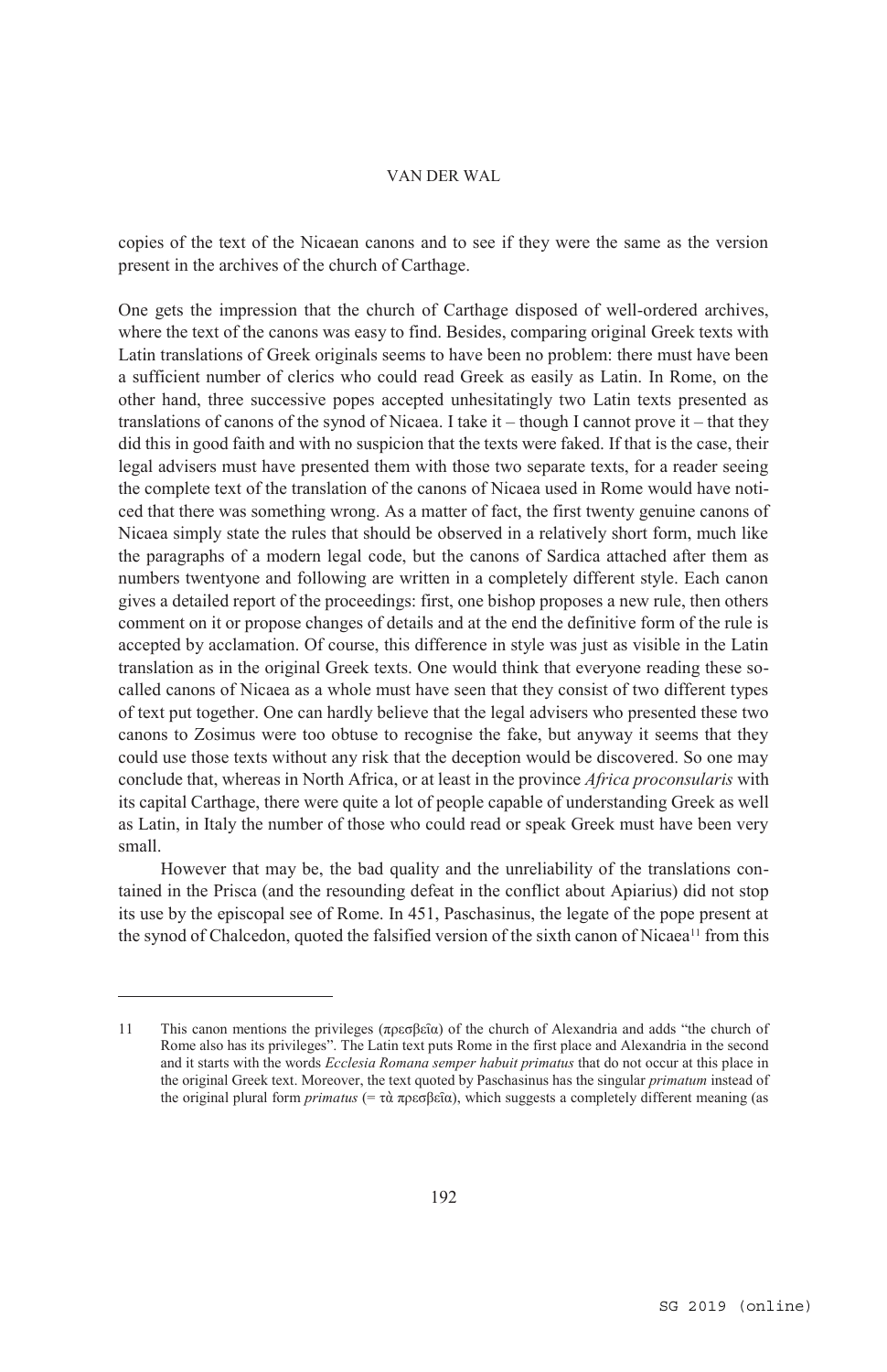translation. At about the same time pope Leo quoted, in a letter<sup>12</sup> to the emperor, a canon of Nicaea that was in reality a canon of Sardica. Some forty years later, pope Gelasius<sup>13</sup> did exactly the same in one of his letters. At last, around the year 500, the bilingual monk Dionysius Exiguus came from the East to Rome and produced a much better translation of the Greek canons. Twenty years later, in the preface<sup>14</sup> to a new translation of those texts ordered by pope Hormisdas, Dionysius tells us that there were still people quoting so-called canons of Nicaea that were texts of some other synod. So the situation had changed: the false canons of the synod of Nicaea were still used by some people, but now the pope and his legal advisers were aware of the fact that they were fakes.

This improvement of the situation had probably something to do with the end of the so-called Acacian<sup>15</sup> schism: since 482, Rome and Constantinople had not been on speaking terms, which meant, among other things, that the see of Rome had no need of experts capable of explaining Greek documents. After the reconciliation, which took place after prolonged negotiations at the accession of the emperor Justinus, the papal court could use, instead of the Prisca, the new and far better translations of the Greek canons made by Dionysius Exiguus. However, when after the end of the Ostrogoth rule Justinian's army had reconquered Italy, conditions cannot have been very favourable for a high level of culture.

In North Africa, favourable conditions had an even shorter life: in 429, the Vandals crossed the strait of Gibraltar and in 439 they conquered Carthage. Like the Ostrogoths who had conquered Italy under their king Theodoric, the Vandals were Arians and the orthodox Christians considered them as heretics. But their way of treating the conquered Roman territory was totally different. King Theodoric and his subjects left the orthodox Christian Italians in possession of their churches; the king even encouraged his German subjects to

far as I can see, this was the first time the word was used in the modern sense of "primacy" – if that was its meaning; it may still have been used in the sense of "privileges"). For more details, see E. Schwartz, 'Der sechste nicaenische Kanon auf der Synode von Chalcedon', *Sitzungsberichte der Preussischen Akademie der Wissenschaften zu Berlin, Philosophisch-historische Klasse* 27 (1930), 611-640 (614-627).

<sup>12</sup> See E. Schwartz, (ed.), *Acta Conciliorum Oecumenicorum.* Tomus II: Concilium Universale Chalcedonense. Volumen IV: Leonis papae I. epistolarum collectiones, Berolini / Lipsiae 1932 (repr. Berlin 2011), 19-21.

<sup>13</sup> See E. Schwartz, *Publizistische Sammlungen zum acacianischen Schisma*, (Abhandlungen der Bayerischen Akademie der Wissenschaften, Philosophisch-Historische Abteilung. Neue Folge, 10), München 1934, 225.

<sup>14</sup> This preface has the form of a letter to Hormisdas; it is printed in F. Maassen, *Geschichte der Quellen und der Literatur des canonischen Rechts im Abendlande bis zum Ausgange des Mittelalters*, I, Graz 1870, pp. 964-965.

<sup>15</sup> The schism was named after Acacius, patriarch of Constantinople from 472 till 489; for theological and political details of the schism itself, see E. Stein, *Histoire du Bas-Empire*. II: De la disparition de l'empire d'occident à la mort de Justinien (476-565), Paris-Bruxelles-Amsterdam 1949, 24-27, and about the reconciliation ibid., 224-228.